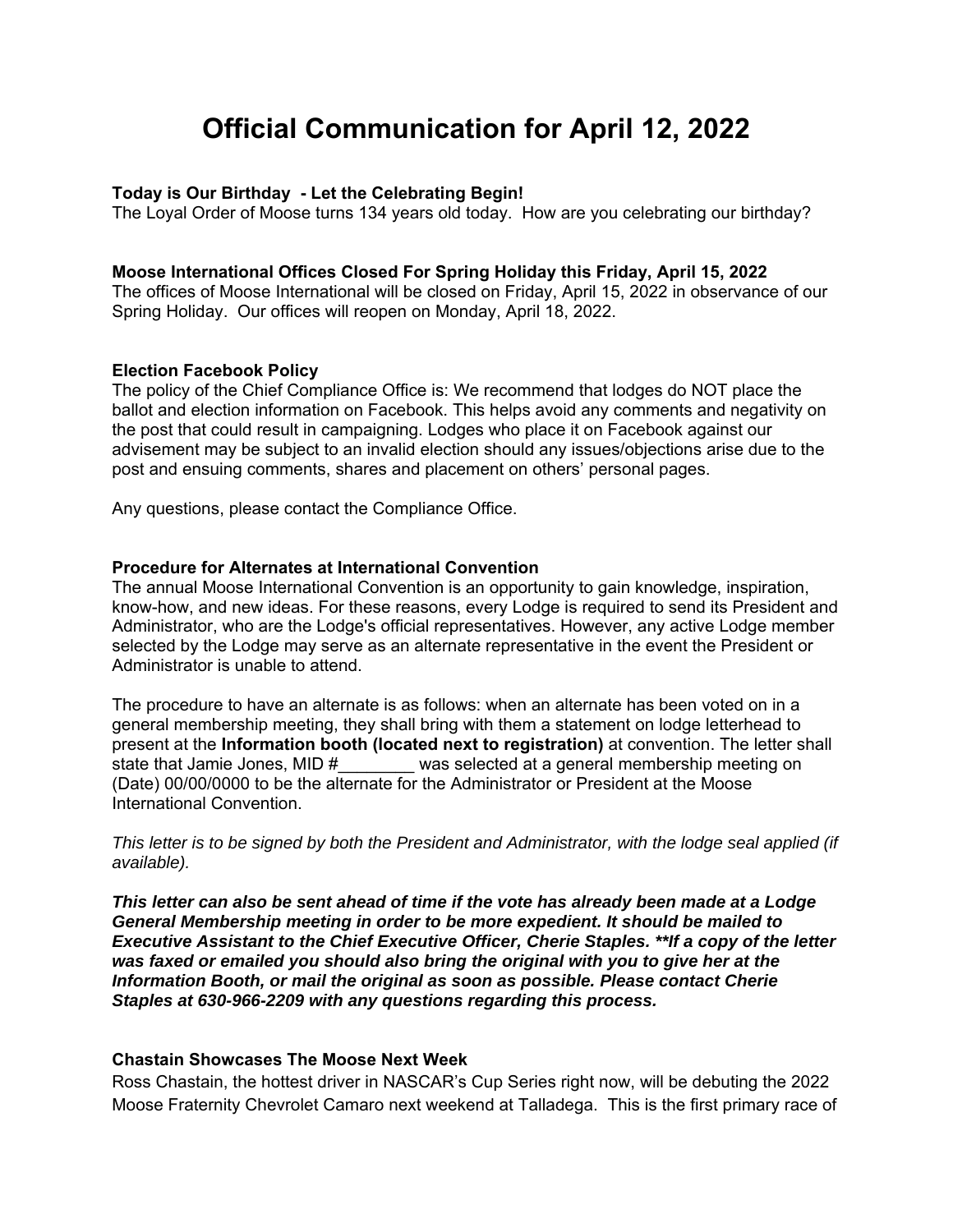the year for the Fraternity and it comes at a time when Ross has compiled five Top-5 finishes in the last six weeks, including a dramatic win in Austin, Texas.

Members who are looking to support Ross should tune into Fox at 3:00pm EST on Sunday, April 24<sup>th</sup>. There, he will be showcasing the red and black Chevrolet Camaro that pays tribute to our Child City, Mooseheart, and the Red Rambler colors.

It was just three weeks ago that Chastain dominated the EchoPark Automotive Grand Prix in Austin and pulled out the win in overtime on one of the last turns towards the finish. Following the race, during his interview, Ross gave a huge shout out to Moose members as he hoped that they would be celebrating alongside him.

Later this year, Ross will be sporting the Moose primary color scheme at the Enjoy Illinois 300 on June 5<sup>th</sup> near St. Louis; the Federated Auto Parts 400 at the Richmond Raceway on August  $14<sup>th</sup>$ ; and the Xfinity 500 playoff race on October 30<sup>th</sup> in Martinsville. Throughout the rest of the season, the Moose will be represented on the Camaro's B-post and Ross's driver's suit.

Every race is a great opportunity for each lodge to host a viewing event. Invite family and friends to the lodge and introduce them to the fun experiences we create as The Moose. Start this Sunday with the Food City Dirt Race at the Bristol Motor Speedway at 7:00pm EST on Fox.

## **Lodge Safety Form Submissions Opens Friday, April 15th**

Online submission for the Lodge Safety Form opens on Friday, April 15th. Deadline has been extended to May 30<sup>th</sup>. Failure to submit the form by the deadline will result in a 10% modifier on the Lodge's Risk Assessment. Tips to ensure proper submission:

- Sample Lodge Safety Form is available in the Insurance Reference Manual (Download from Moose International site)
- Use the sample to walk around your Lodge and complete the inspection.
- Online submission is the only form accepted. You may access the form through LCL Web.
- Make sure that there is no "ERROR" message which you will see on top of the screen. The form will not save until you correct the error.
- If you go back to the form and it is blank, this means that the form did not save.

## **Blessing of the Bikes**

Attention Moose Riders, the Blessing of the Bikes is just around the bend. Beautiful weather is coming and bike riding time is going to be here fast, so please make the first ride of the year to Mooseheart for its 18<sup>th</sup> Annual Event on Saturday May 21, 2022. There has been some changes to this event and we will follow the state and CDC guidelines. As of now, we are mask free and open to the public. You may register online via www.mooseintl.org, or scan the QR code on the attached flyer to register. You can also mail in your form, if more convenient. Please post the attached flyer at your lodge and share with your Moose Riders group. Just remember, ride safe and enjoy.

## **A message from Moose International Activities Department**